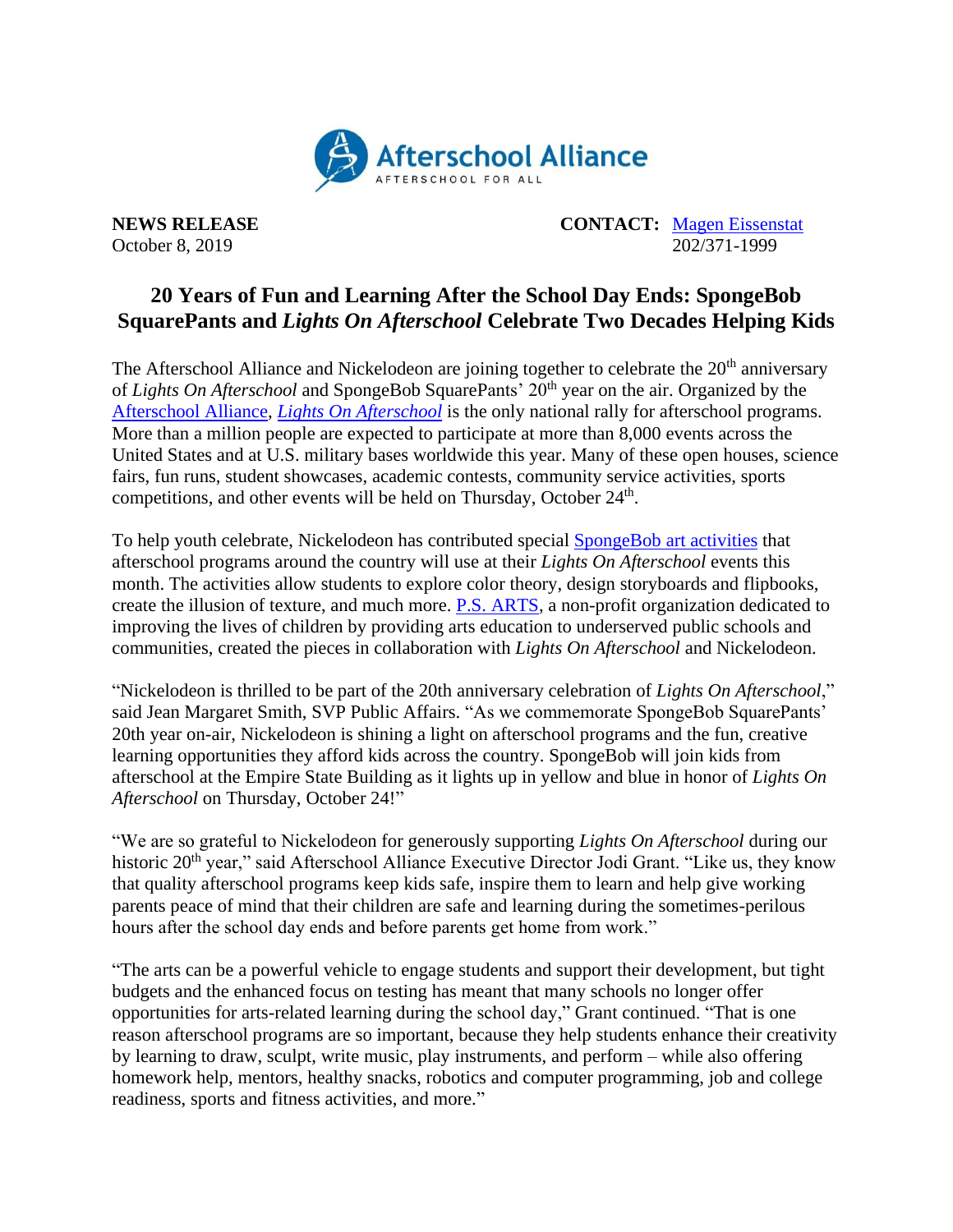A few of the many art-focused activities to be featured at *Lights On Afterschool* events around the country this month include:

**Springdale, AR:** Organized by Afterschool Ambassador Ben Rediske, SOAR's *Lights On Afterschool* event will give visitors the chance to experience a glimpse of what it is like to attend SOAR by competing in the Amazing Shake; rocking the stage with the SOAR Dance team; watching performances from the SOAR Theatre Club, Cheerleading Club, and Dance Team; participating in STEM club; and more.

**San Francisco, CA:** Organized by Afterschool Ambassador Leslie Einhorn, Children's After School Arts (CASA) is holding *Afterschool Special: An Evening of Advocacy, Pizza & Entertainment*, which will feature a postcard writing campaign; an invocation by [The Sisters of](https://www.thesisters.org/)  [Perpetual Indulgence;](https://www.thesisters.org/) a presentation by the supervisor for CASA's district; a screening of the 2019 CASA musical 'Escape to Llama Island' (an original musical created with professional writers, designers, directors and 200 CASA kids that explores growing up, friendship and identity); as well as a special surprise performance.

**Washington, D.C.:** Organized by Afterschool Ambassador Daniela Grigioni, After-School All-Stars DC (ASAS DC) will host *Lights On for Arts* at Leckie Education Campus. The showcase will focus on arts-centric activities offered to students by ASAS DC at Leckie. ASAS DC students will perform dance and poetry, provide healthy snacks from culinary arts class, present 'lightbulb' artwork created in mixed media class, and produce a fashion show using designs created in fashion design class. Representatives from Mayor Muriel Bowser's office will attend and councilmembers and the deputy mayor for education are invited.

**Santa Rosa, Florida:** The Boys & Girls Club of the Emerald Coast-South Walton will host its seventh annual *Lights On Afterschool* Talent Show. Students began rehearsing for the annual showcase in September. They will perform choreographed dances, sing songs, demonstrate gymnastics routines and more. More than 100 family members, community members and administrators are expected.

**Epworth, Georgia:** The Fannin County Boys & Girls Club will host a family engagement night to celebrate *Lights On Afterschool*. Families will attend an art show featuring the art projects students completed this fall. Children and their family members will work together to paint and decorate pumpkins.

**Brooklyn, New York:** CAMBA will host a talent show for *Lights On Afterschool* that will feature students performing songs and showcasing their original step, dance and cheerleading routines. Students will also model their own t-shirts and bags describing why they love school.

**Buffalo, New York:** After School Rocks will place paper light bulbs, decorated by students, around the city to celebrate *Lights On Afterschool*. In addition to coloring the paper light bulbs, students will glue them onto small rocks.

The **America After 3PM** household survey of more than 30,000 families, commissioned by the Afterschool Alliance, found that participation in afterschool programs has increased to 10.2 million students nationwide – but the unmet demand is great. For every child in an afterschool program today, two more are waiting to get in. Unmet demand is especially high in rural